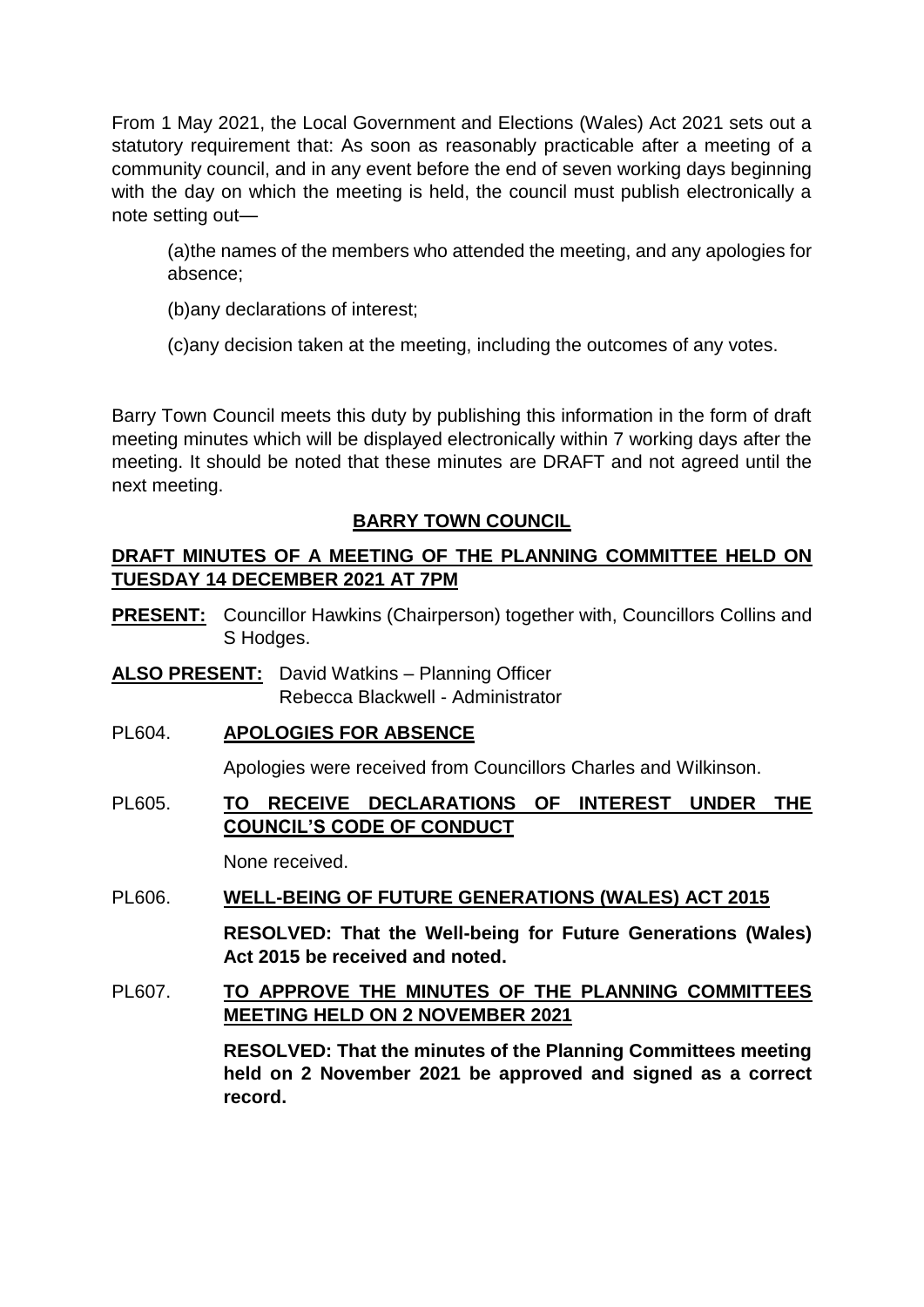#### PL 608. **TO CONSIDER PLANNING APPLICATIONS**

#### **a) Planning Application No. 2021/01617/FUL**

**Location:** 8, Albert Street, Barry **Development:** Rear extension incorporating a shower room

#### **RESOLVED: No objections**

#### **b) Planning Application No. 2021/01628/FUL**

**Location:** Land off Fairford Street, Barry **Development:** Construction of 2 no. three bed houses on existing vacant site. Proposal includes provision of private gardens and amenity space and the provision of 5 no. off road parking bays (resubmission of 2020/01090/FUL)

**RESOLVED: Barry Town Council reiterates its strong objections to the proposed amended development for the following reasons;**

- **1. The proposed residential development by reason of its scale and siting, is considered to represent an overbearing and unneighbourly form of development causing unreasonable loss of amenity to the occupiers of adjoining dwellings in the area and Fairford Street, Barry.**
- **2. The proposed residential development by reason of scale and location, is considered a form of back land development and an overdevelopment of the site that would fail to provide adequate onsite parking provision as advocated within the adopted Vale of Glamorgan Supplementary Planning Guidance document, Parking Standards, March 2019.**
- **c) Planning Application No. 2021/01629/FUL**

**Location:** 86, Port Road East, Barry **Development:** Rear and side extension with loft conversion, including dormer and balcony to rear.

Councillor S Hodges asked if the balcony at the rear of the property would result in overlooking. The Planning Officer advised that there was no real concern but would suggest that the glass be of opaque material.

### **RESOLVED: No objections subject to the proposed rear balcony area shall have an opaque glass balustrade 1.8 metres high**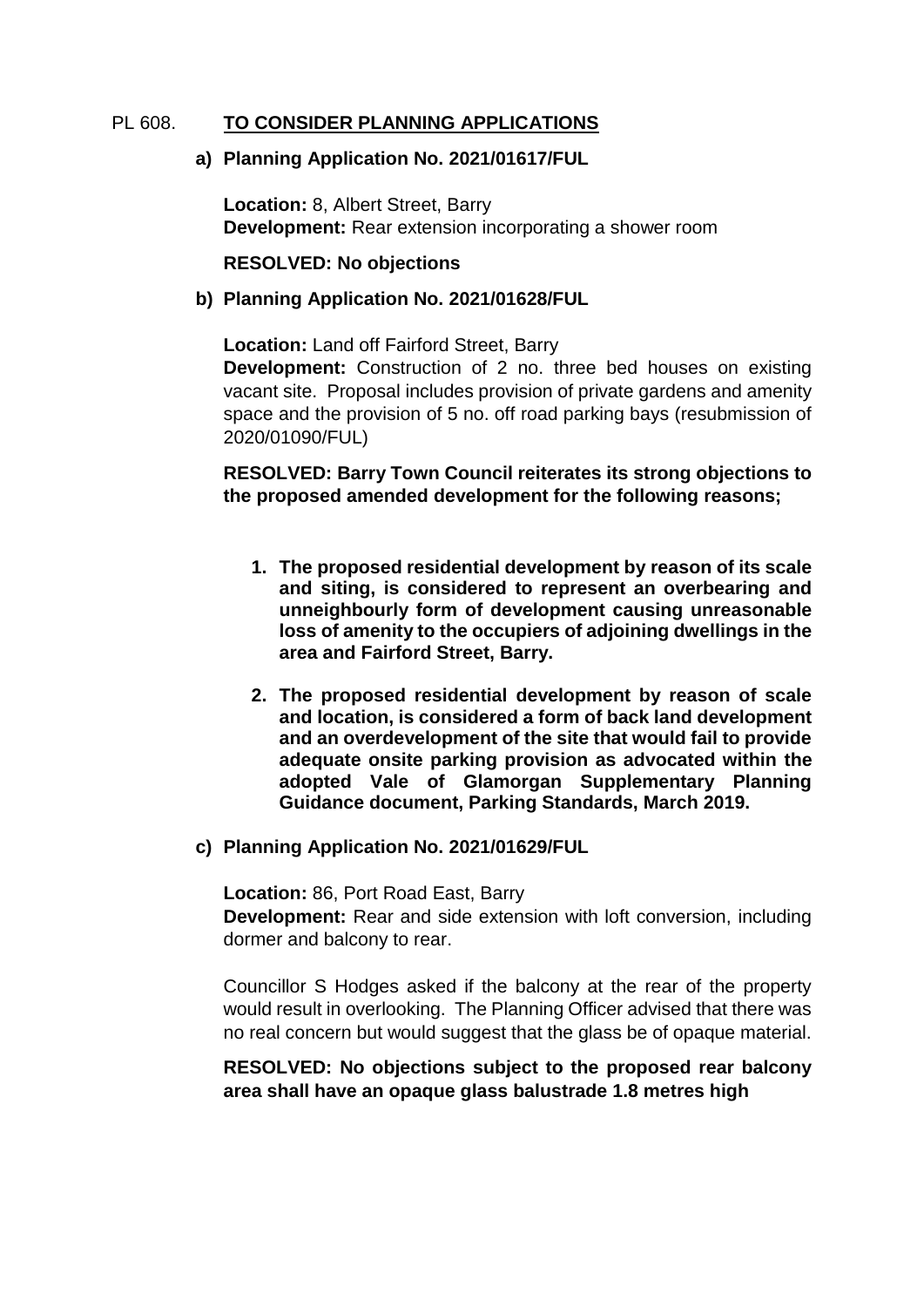## **d) Planning Application No. 2021/01631/FUL**

**Location:** Cora Lynn, 11 Colcot Road, Barry

**Development:** Extend the ground floor to the rear of the property to create an open plan kitchen/ diner. A new porch will be installed to the front of the property, extending across in front of integrated garage to increase the size of the garage

## **RESOLVED: No objections subject to matching finishes and materials**

### PL609. **TO CONSIDER TABLED APPLICATIONS**

#### **a) Planning Application No. 2021/01654/ADV**

**Location:** Stardust (Ex Phoenix Amusements), Paget Road, Barry Island **Development:** To replace existing fascia / advertising on front of arcade

**RESOLVED: No objections**

### PL610. **LOCAL PLANNING AUTHORITY DECISIONS**

**RESOLVED: That the Local Planning Authority Decisions be received and noted.** 

## PL611. **DRAFT REVIEW REPORT AND DRAFT REPLACEMENT LOCAL DEVELOPMENT PLAN DELIVERY AGREEMENT CONSULTATION**

Members were provided with a report outlining the details within the Draft Review Report and the Draft Replacement Local Development Plan Delivery Agreement consultation.

The Planning Officer advised members of his comments in relation to the consultations.

Councillor S Hodges asked if the Planning Officer could write to the Vale of Glamorgan Council requesting a presentation in relation to the consultations.

#### **RESOLVED:**

- **1. That Barry Town Council thanks the Vale of Glamorgan Planning Department for consultation opportunity**
- **2. That Barry Town Council looks forward to working in partnership with the Vale of Glamorgan Council Planning Department and others in the preparation of the Replacement Local Development Plan**